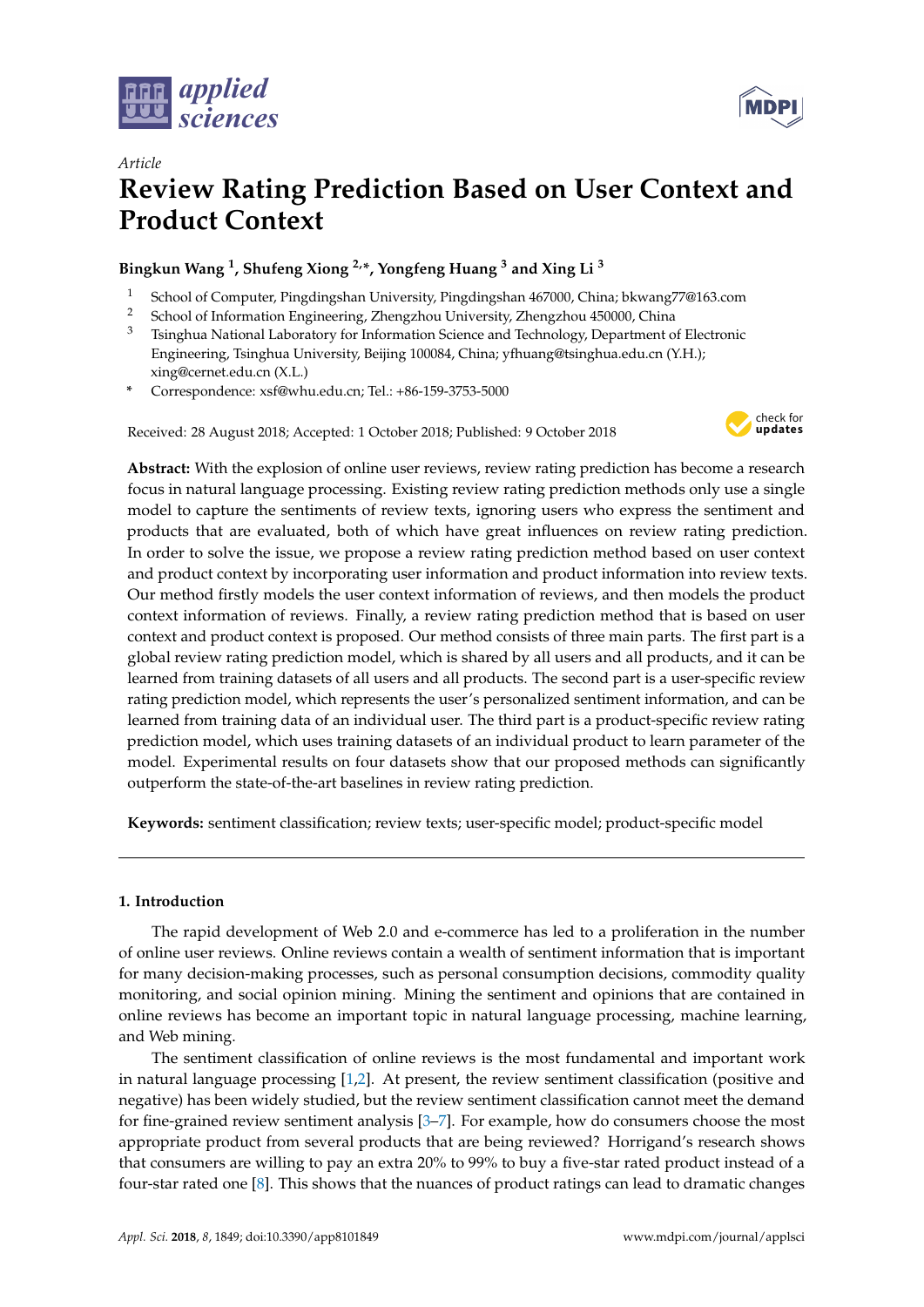in product sales. In public opinion monitoring, the government not only wants to understand the positive and negative sentiment categories of the reviews, but also wants to further understand the positive and negative sentiment intensity to distinguish the urgency of public opinion events and take different measures. As a result, researchers are paying more and more attention to review rating predictions (RRP).

Existing RRP methods are mainly based on the review content. From the perspective of natural language processing, the review content is converted into a text feature vector, and then a linear regression model is used to model the RRP [\[9–](#page-11-5)[13\]](#page-11-6). For example, Qu et al. regarded the RRP as a feature engineering problem, and improved the performance of RRP by extracting different features, such as words, lexical patterns, syntactic structures, and semantic topics from the review content [\[10\]](#page-11-7). Zhang et al. used deep CNN on word embedding to learn the features of reviews, which are then fed into a softmax layer to obtain sentiment predictions [\[13\]](#page-11-6).

Existing RRP methods that are based on review content have an implicit hypothesis: the sentiment polarity and intensity expressed by the same sentiment words is consistent, and the sentiment polarity and intensity expressed by different sentiment words is different. However, this implicit assumption does not hold in the actual scenario. For example, a demanding user gave a five-point rating to the Huawei mobile phone with the sentiment word "good", while another tolerant user might give a four-star rating with the same sentiment word "good". Different users use same sentiment words to express different sentiment intensity, which reflects the user context of sentiment word is very important to RRP. For another example, the sentiment word "simple" in the review "this movie is simple" expresses negative sentiment. While in the review "this phone is simple to use", it expresses positive sentiment. For different products, the same sentiment words are used to express different sentiment polarities, which reflect the product context of sentiment word has a certain impact on RRP. Through the above analysis, it can be found that RRP is not only related to the review text content, but is also related to the user context information and the product context information.

Some studies have shown that user context information is an important data source for online review rating prediction [\[14–](#page-11-8)[17\]](#page-11-9). Wang et al. believe that the rating is not entirely determined by the review content, because a demanding user may comment on all products with harsh words, even if he gives a very high rating to the product [\[14\]](#page-11-8). Some researchers believe that product context information is another important data source for online review rating prediction. Tang et al. believe that a product has a collection of product-specific words suited to evaluate it [\[15\]](#page-11-10). For example, people prefer using "sleek" and "stable" to evaluate a smartphone, while like to use "wireless" and "mechanical" to evaluate a keyboard. Wu et al. believe that the same words may have different or even opposite sentiment meanings in the reviews of different products [\[16\]](#page-11-11). For example, "easy" is a positive sentiment in "this digital camera is easy to use", however, it may have a negative sentiment meaning in "the ending of this movie is easy to guess".

The main problem with the existing RRP methods that are based on review content is that the user context dependency and product context dependency of the sentiment word cannot be processed very well based only on the review content information. So, we propose a review rating prediction method based on user context and product context (RRP + UC + PC). Our method firstly models the user context dependency of sentiment word, and it proposes a review rating prediction method that combines the review content and the user context. Then, the product context dependency of sentiment words is modeled, and a review rating prediction method based on review content and product context is proposed. Finally, a review rating prediction method that is based on user context and product context is proposed.

The main contributions of this paper can be summarized as:

- (1) We propose a review rating prediction method based on user context and product context.
- (2) Aiming at the problem of user context dependency of sentiment words, a review rating the prediction method based on review content and user context is proposed. Aiming at the problem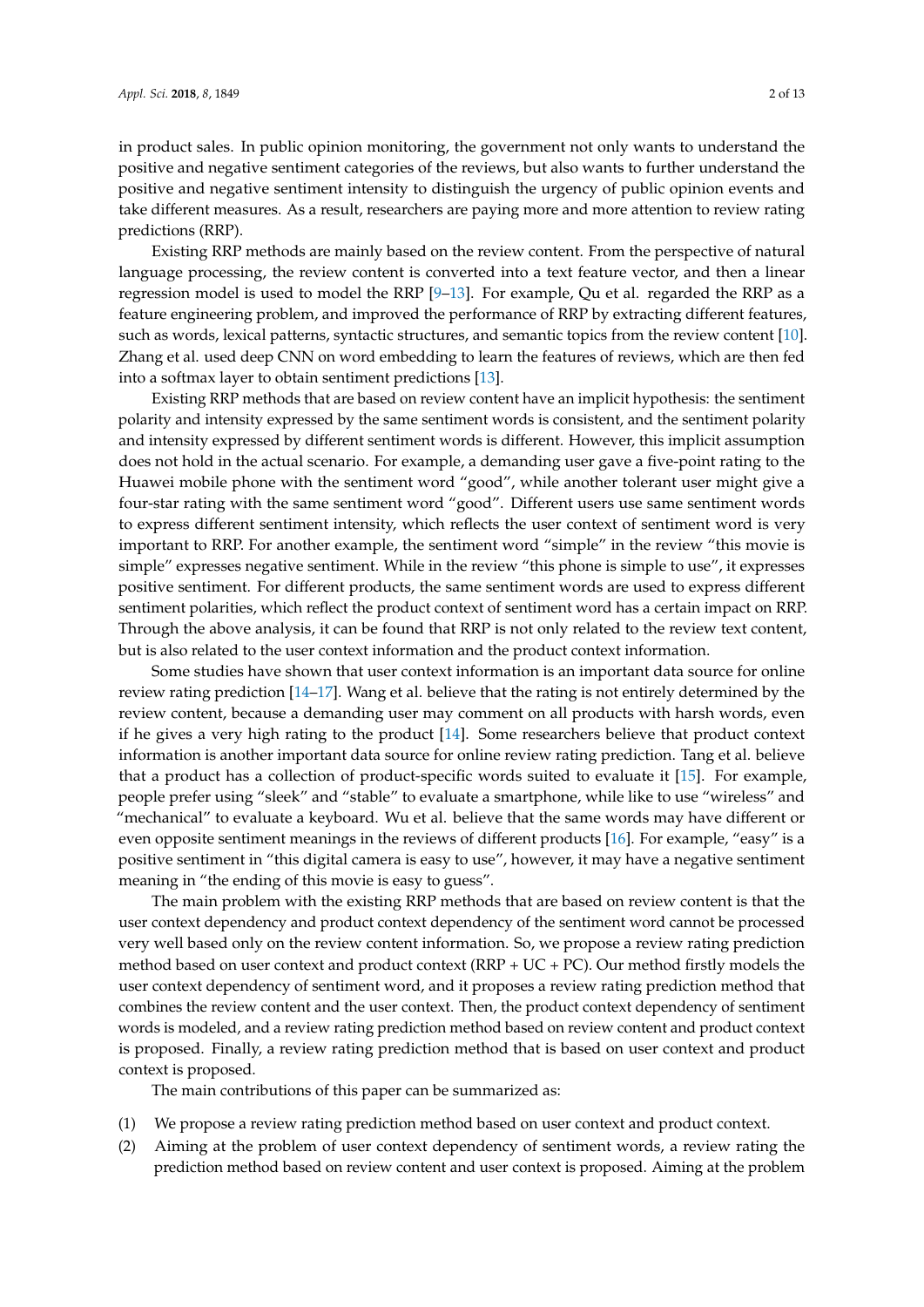of product context dependency of sentiment words, we proposed a review rating prediction method based on review content and product context.

(3) We conduct comprehensive experiments on four large-scale datasets for RRP. We find that our methods significantly outperform the state-of-the-art baselines.

The remainder of this paper is organized as follows: we describe the related works in Section [2.](#page-2-0) Our methods are described in Section [3.](#page-3-0) In Section [4,](#page-6-0) we describe experimental setup and discuss the performance evaluation results. Section [5](#page-10-0) concludes the paper and it outlines future research directions.

#### <span id="page-2-0"></span>**2. Related Work**

#### *2.1. RRP Based on Review Content*

Existing RRP methods mostly focused on review content to mine the sentiment information [\[10](#page-11-7)[,18–](#page-11-12)[20\]](#page-11-13). Pang and Lee proposed and studied the RRP problem (the score is generally divided into 1 to 5 points) [\[18\]](#page-11-12). Since the ratings have a certain order, the RRP are generally formatted as regression problems. Pang and Lee used SVM regression model and SVM multi-classifier (one-to-many strategy), respectively, for sentiment prediction. The experimental results show that SVM regression model shows better performance than SVM multi-classifier in RRP. Because the numerical score is not a classification attribute value, the classification model is not as effective as the regression model.

Qu et al. proposed a bag-of-opinions review text representation model that is different from the traditional bag-of-words text representation model, and then obtained the sentiment phrases through the bag-of-opinions review text representation model [\[10\]](#page-11-7). Each viewpoint is represented as a triple, which is a sentiment word, a modifier, and a negative word (such as in "not very good", "good" is a sentiment word, "very" is a modifier, and "not" is negative word). For the sentiment classification that only requires positive and negative tendencies, the modifier does not play a key role, but in RRP, both the modifier and the negative word play an important role. In a labeled domain-independent corpus (from multiple domains), a constrained ridge regression model is firstly used to learn each viewpoint feature (sentiment intensity and score), and then extend the traditional unigrams feature through viewpoint features to achieve RRP.

There are also some researches based on review content that take into account the reviewers and items information [\[14,](#page-11-8)[19\]](#page-11-14). Wang et al. believe that the rating is not entirely determined by the review content, because a tolerant user may comment on all items with positive words, even if he give a lower rating to the item [\[14\]](#page-11-8). Following the work of [\[14\]](#page-11-8), a method of incorporating user and item into review content is proposed in [\[19\]](#page-11-14). Li et al. takes into account the information of user and item when mining the review content, and uses tensor factorization to learn the parameters of the regression model and achieve RRP.

#### *2.2. Missing Rating Prediction in User-Item Rating Matrix*

A study that is relevant to RRP is the missing rating prediction for the user-item rating matrix in the recommendation system. The difference between RRP and the missing rating prediction in the user-item rating matrix is that the RRP is based on the review information published by the user to predict the review rating; and the missing rating prediction in the user-item rating matrix is based on history rating that is written by users in the user-item rating matrix to predict the missing rating. Two different types of rating prediction studies are used to achieve rating prediction from different perspectives. Therefore, the prediction method of missing rating in the user-item rating matrix has important reference significance for RRP.

The missing rating prediction methods for the user-item rating matrix in the recommendation system mainly include: K-nearest neighbor (KNN) and matrix factorization (MF). KNN-based rating prediction mainly includes a method that is based on user similarity and method based on item similarity [\[21,](#page-12-0)[22\]](#page-12-1). The key idea of KNN-based method is to calculate the similarity between users based on the user-item rating matrix information, and then predict the target user's missing rating on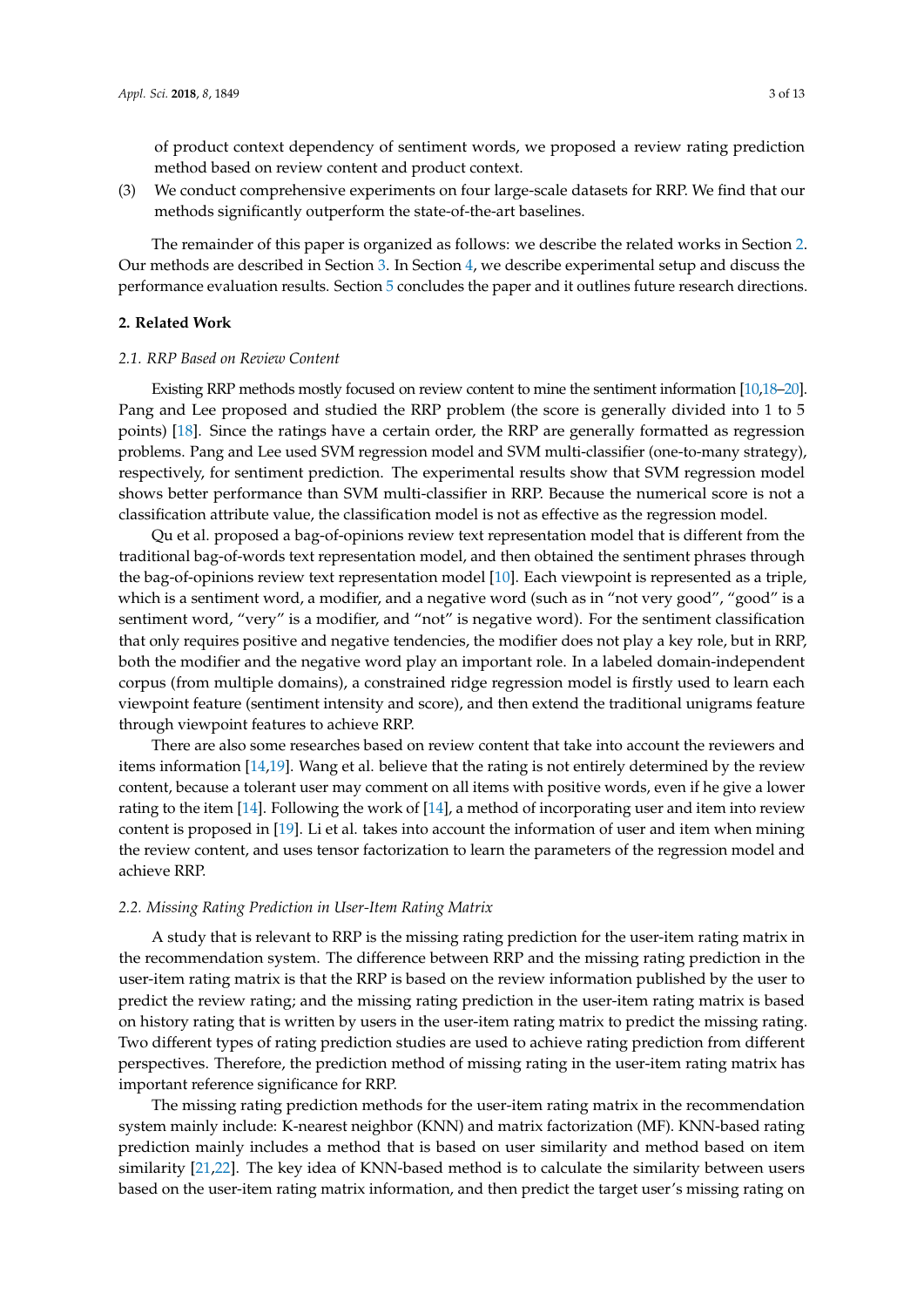the item by the history rating of the K users with the highest similarity to the target user. The idea of KNN-based method is similar to that while using the user similarity method, except that the user is replaced by an item. The key idea of MF is to project users and items into a shared latent factor space, and then models interactions between users and items with the inner item of latent factor vectors of users and items [\[23](#page-12-2)[,24\]](#page-12-3).

#### *2.3. Review-Based Recommendation*

When the user-item rating matrix is sparse, the recommendation performance will be significantly reduced. Therefore, some research work considers review content information to improve missing rating predictions in user-item rating matrix. The effectiveness of using review content information in the recommendation has been extensively discussed and demonstrated in many existing studies [\[13](#page-11-6)[,25](#page-12-4)[–27\]](#page-12-5).

While considering user review content information, some research works generate latent factors for users and items by integrating topic models in the collaborative filtering framework [\[28](#page-12-6)[–33\]](#page-12-7). One of the early studies of using review content to improve missing rating predictions in a user-item rating matrix was proposed in [\[34\]](#page-12-8). This work found that reviews often include information, such as price, service, positive, or negative sentiments that can be used for missing rating predictions in use-item rating matrix. Hidden factors as topics were proposed to discover potential aspects from item or user reviews using topic model in [\[30\]](#page-12-9). This approach achieved significant improvements over models that only use user-item ratings matrix or review content.

Existing review-based recommendation methods predict the missing ratings in the user-item rating matrix from the history of review texts written by a user. While in our paper, we mainly study the rating prediction of an existing review. Existing review-based recommendation methods provide a common RRP recommendation model for all the users. In contrast, our approach builds a user-specific and product-specific review rating prediction model for each user and each product.

# <span id="page-3-0"></span>**3. RRP Based on User Context and Product Context**

#### <span id="page-3-1"></span>*3.1. Problem Description*

Suppose there is an online review site that contains *N* items and *M* users. The *M* users have published *T* reviews and corresponding ratings on *N* items. Our goal is how to effectively predict the rating of reviews by using review content information. That is, we want to find a function *f*: input of the function *f* is review content; the output of the function *f* is review rating.

#### <span id="page-3-2"></span>*3.2. RRP Method Based on Review Content and User Context*

The review content is the most important source of information for RRP. The existing RRP methods that are based on review content mainly use a vector space model to represent the review content, and then implement RRP through a linear regression model. Specifically, user *u* has posted a review **r***ui* on the item *i*. The existing RRP function based on the review content is as followed:

$$
\hat{v}_{ui} = \mathbf{w}^T \mathbf{r}_{ui} \tag{1}
$$

Here,  $\hat{v}_{ui}$  is the predicted rating of user *u* for item *i*; **w** is the parameters of the function; and,  $\mathbf{r}_{ui}$  is the vector representation of review content.

Due to the differences in sentiment expression of different users in online social media, the general RRP model built for all users cannot accurately understand the special sentiment expression of each user. It is the most intuitive method to design a personalized RRP method for each user by using the personal review content published by each user in the online social media. However, in online social media, the personal review data published by a single user is usually very limited. Therefore, based on the personal review data alone, it is impossible to accurately train a RRP model for each user.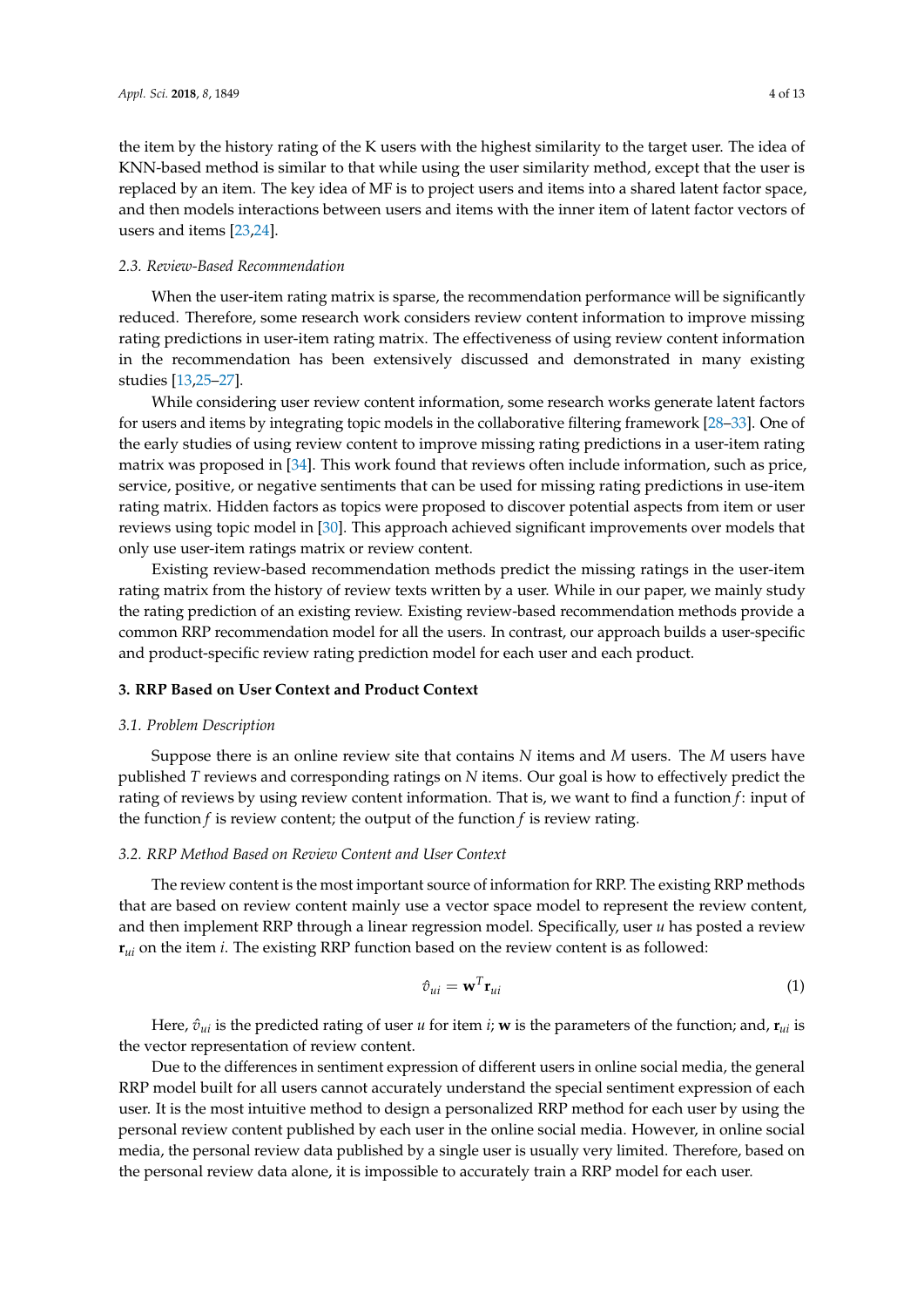Psychology and sociology studies have shown that, although online users express their sentiments in a personalized way, different online users share many of the same sentiment expressions [\[35\]](#page-12-10). For example, "happy" and "good" are often used to express the positive sentiment among different users. Therefore, making full use of the shared sentiment information between different users can help to solve the problem of insufficient data for a single user.

Based on the above analysis, we propose a RRP model that is based on the review content and user context. In order to model the sentiment commonality of different users and sentiment personality of individual user, the RRP model is decomposed into two components, a common one and a user-specific one. The common part is shared by all users to characterize the sentiment information shared by different users and to use all user data for training. The user-specific part is unique to each user and it is used to characterize each user's specific sentiment expression and to use a single user's data for learning.

Specifically, user *u* has posted a review **r***ui* on the item *i*. The RRP model based on the review content and user context is as followed:

$$
\hat{v}_{ui} = (\mathbf{w} + \mathbf{w}_u)^T \mathbf{r}_{ui}
$$
 (2)

Here,  $\hat{v}_{ui}$  is the predicted rating of user *u* for item *i*; **w** and  $w_u$  are the common and user-specific parameters in RRP model; and, **r***ui* is the vector representation of review content.

To calculate the parameter vector **w** and **w***u*, given the training data set and, we use the least squares error loss principle to minimize the objective function in training data set.

$$
\min_{\mathbf{w}, \mathbf{w}_u} \sum_{\text{transets}} \left( v_{ui} - (\mathbf{w} + \mathbf{w}_u)^T \mathbf{r}_{ui} \right)^2 + \lambda \left( \|\mathbf{w}\|^2 + \|\mathbf{w}_u\|^2 \right) \tag{3}
$$

Here,  $\lambda$  is the regular coefficient,  $|\mathbf{w}||$  and  $||\mathbf{w}_u||$  are the regular term of the parameter vector **w** and  $w_u$ . To estimate the parameter vector **w** and  $w_u$ , we use a stochastic gradient descent algorithm to solve this optimization problem. We use the following update rules to learn the parameters **w** and  $w_u$ .

$$
\mathbf{w} \leftarrow \mathbf{w} + \eta (\varepsilon_{ui} \mathbf{r}_{ui} - \lambda \mathbf{w}) \tag{4}
$$

$$
\mathbf{w}_u \leftarrow \mathbf{w}_u + \eta (\varepsilon_{ui} \mathbf{r}_{ui} - \lambda \mathbf{w}_u)
$$
 (5)

Here, ε<sub>ui</sub> =  $v_{ui}$  –  $(\mathbf{w} + \mathbf{w}_u)^T \mathbf{r}_{ui}$ ,  $\eta$  is learning rate. After getting **w** and  $\mathbf{w}_u$ , given reviews in test datasets, we can use  $\hat{v}_{ui} = (\mathbf{w} + \mathbf{w}_u)^T \mathbf{r}_{ui}$  to predict the review rating.

#### <span id="page-4-0"></span>*3.3. RRP Based on Review Content and Product Context*

Due to the differences in sentiment expression of different products in reviews, the general RRP model that is built for all products cannot accurately understand the special sentiment expression of each product. It is the most intuitive method to design a personalized RRP method for each product by using the personal review content published for each product. However, the personal review data published for a single product is usually very limited. Therefore, based on the personal review data alone, it is impossible to accurately train a RRP model for each product.

Although each product has its own unique sentiment expression, different products have many identical sentiment expressions. For example, general sentiment words such as "perfect", "excellent", and "bad" often express a constant sentiment tendency in different products. Therefore, making full use of the shared sentiment information between different products can help to solve the problem of insufficient data for a single product.

Based on the above analysis, we propose a RRP model based on the review content and product context. In order to model the sentiment commonality of different products and sentiment specific of individual product, the RRP model is decomposed into two components, a common one and a product-specific one. The common part is shared by all products to characterize the sentiment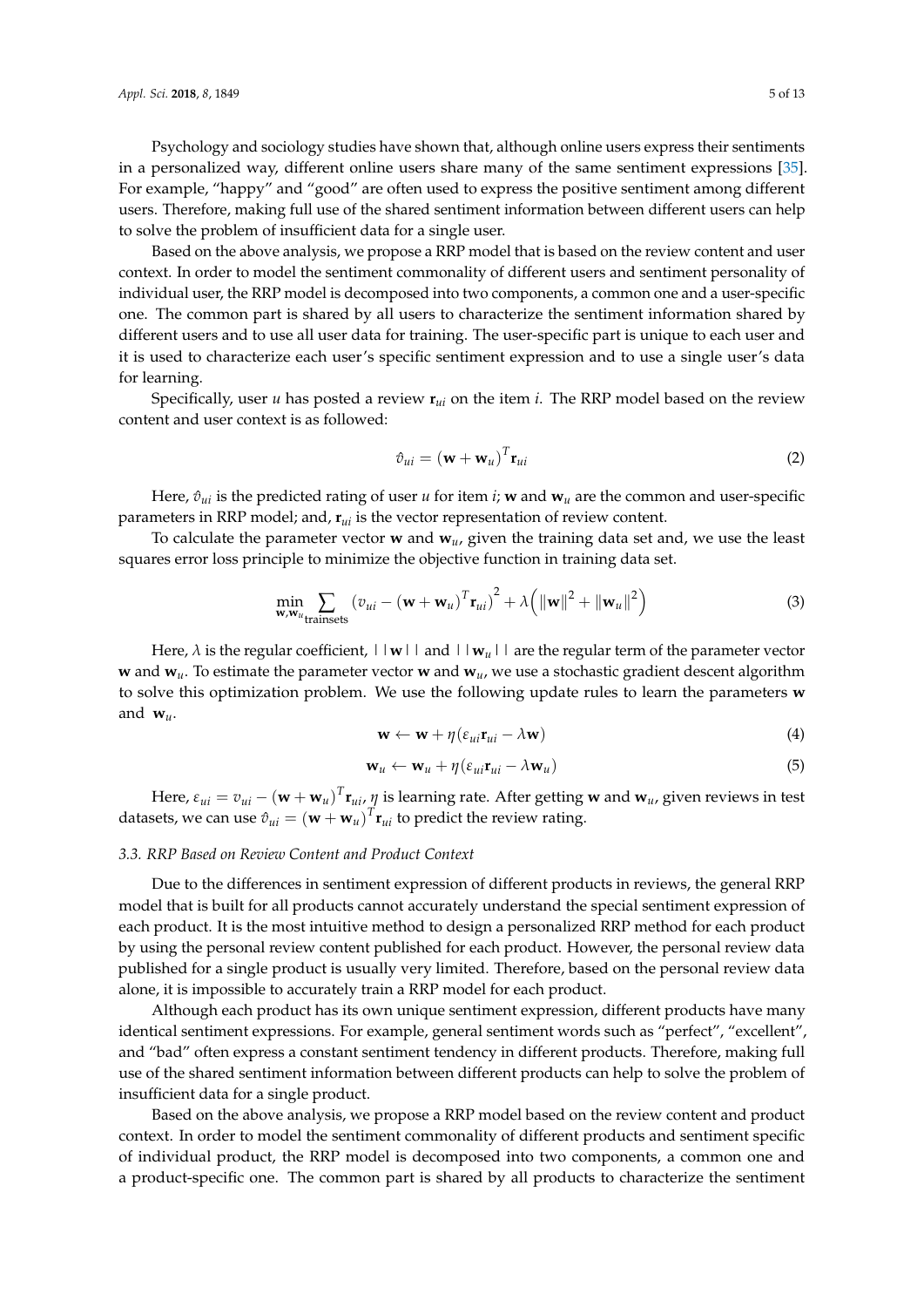information shared by different products and to use all product data for training. The product-specific part is unique to each product and it is used to characterize each product-specific sentiment expression and to use a single product's data for learning.

Specifically, user *u* has posted a review **r***ui* on the item *i*. The RRP model that is based on the review content and product context is as followed:

$$
\hat{v}_{ui} = (\mathbf{w} + \mathbf{w}_i)^T \mathbf{r}_{ui} \tag{6}
$$

Here,  $\hat{v}_{ui}$  is the predicted rating of user *u* for item *i*; **w** and  $\mathbf{w}_i$  are the common and product-specific parameters in RRP model; and, **r***ui* is the vector representation of review content.

To calculate the parameter vector **w** and **w***<sup>i</sup>* , given the training data set and, we use the least squares error loss principle to minimize the objective function in training data set.

$$
\min_{\mathbf{w}, \mathbf{w}_i} \sum_{\text{transets}} \left( v_{ui} - (\mathbf{w} + \mathbf{w}_i)^T \mathbf{r}_{ui} \right)^2 + \lambda \left( \|\mathbf{w}\|^2 + \|\mathbf{w}_i\|^2 \right) \tag{7}
$$

Here,  $\lambda$  is the regular coefficient,  $|\mathbf{w}||$  and  $|\mathbf{w}_i||$  are the regular term of the parameter vector **w** and **w***<sup>i</sup>* . To estimate the parameter vector **w** and **w***<sup>i</sup>* , we use a stochastic gradient descent algorithm to solve this optimization problem. We use the following update rules to learn the parameters **w** and **w***<sup>i</sup>* .

$$
\mathbf{w} \leftarrow \mathbf{w} + \eta (\varepsilon_{ui} \mathbf{r}_{ui} - \lambda \mathbf{w}) \tag{8}
$$

$$
\mathbf{w}_i \leftarrow \mathbf{w}_i + \eta (\varepsilon_{ui} \mathbf{r}_{ui} - \lambda \mathbf{w}_i)
$$
\n(9)

Here,  $\varepsilon_{ui} = v_{ui} - (\mathbf{w} + \mathbf{w}_i)^T \mathbf{r}_{ui}$ ,  $\eta$  is learning rate. After getting  $\mathbf{w}$  and  $\mathbf{w}_i$ , given reviews in test datasets, we can use  $\hat{v}_{ui} = (\mathbf{w} + \mathbf{w}_i)^T \mathbf{r}_{ui}$  to predict the review rating.

#### *3.4. RRP Based on User Context and Product Context*

In Section [3.1,](#page-3-1) we present our research goals through a toy example. In Section [3.2,](#page-3-2) we present a RRP model based on the review content and user context. In Section [3.3,](#page-4-0) we present a RRP model that is based on the review content and product context. In this part, we propose a RRP method based on user context and product context by integrating the user context information and the product context information.

$$
\hat{v}_{ui} = (\mathbf{w} + \mathbf{w}_u + \mathbf{w}_i)^T \mathbf{r}_{ui}
$$
\n(10)

Here,  $\hat{v}_{ui}$  is the predicted rating of user *u* for item *i*; **w**, **w**<sub>*u*</sub>, **w**<sub>*i*</sub> are the common, user-specific and product-specific parameters in RRP model; and, **r***ui* is the vector representation of review content.

In order to get optimum parameters **w**, **w***u*, **w***<sup>i</sup>* , given training datasets available, we use the least square error loss principle to minimize the objective function.

$$
\min_{\mathbf{w}, \mathbf{w}_u, \mathbf{w}_i} \sum_{\text{transsets}} \left( v_{ui} - (\mathbf{w} + \mathbf{w}_u + \mathbf{w}_i)^T \mathbf{r}_{ui} \right)^2 + \lambda \left( \|\mathbf{w}\|^2 + \|\mathbf{w}_u\|^2 + \|\mathbf{w}_i\|^2 \right) \tag{11}
$$

Here,  $\lambda$  is the regular coefficient,  $|\mathbf{w}_1|$ ,  $|\mathbf{w}_u|$ , and  $|\mathbf{w}_i|$  are the regular term of the parameter. To estimate the parameter **w**, **w***u*, and **w***<sup>i</sup>* , we use a stochastic gradient descent algorithm to solve this optimization problem. We use the following update rules to learn the parameters  $w, w_u$ and **w***<sup>i</sup>* .

$$
\mathbf{w} \leftarrow \mathbf{w} + \eta (\varepsilon_{ui} \mathbf{r}_{ui} - \lambda \mathbf{w}) \tag{12}
$$

$$
\mathbf{w}_u \leftarrow \mathbf{w}_u + \eta (\varepsilon_{ui} \mathbf{r}_{ui} - \lambda \mathbf{w}_u)
$$
\n(13)

$$
\mathbf{w}_i \leftarrow \mathbf{w}_i + \eta (\varepsilon_{ui} \mathbf{r}_{ui} - \lambda \mathbf{w}_i)
$$
\n(14)

Here,  $\varepsilon_{ui}=v_{ui}-(\mathbf{w}+\mathbf{w}_u+\mathbf{w}_i)^T\mathbf{r}_{ui}$ ,  $\eta$  is learning rate. After getting  $\mathbf{w}$ ,  $\mathbf{w}_u$ , and  $\mathbf{w}_i$ , given reviews in test datasets, we can use  $\hat{v}_{ui} = (\mathbf{w} + \mathbf{w}_u + \mathbf{w}_i)^T \mathbf{r}_{ui}$  to predict the review rating.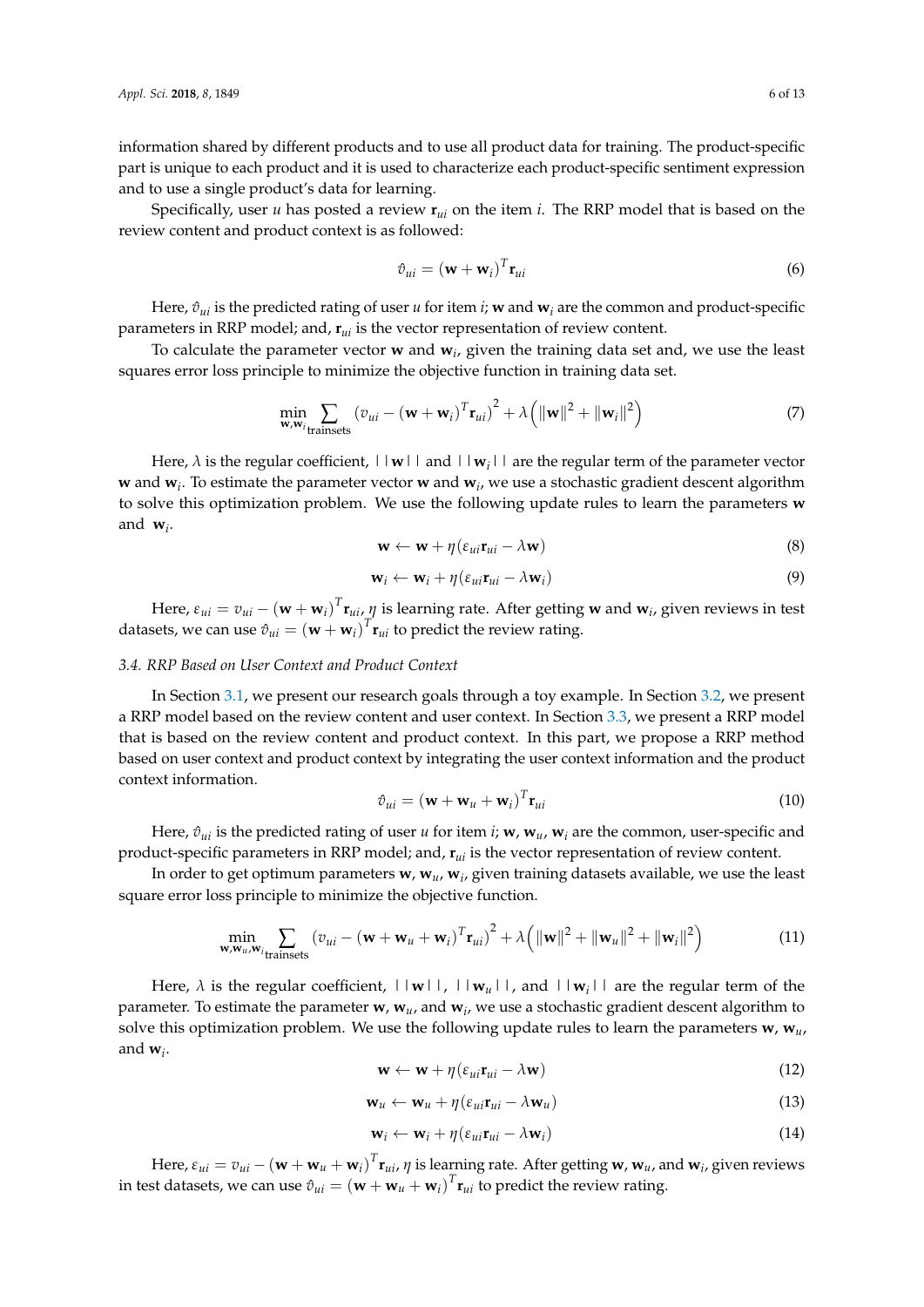#### <span id="page-6-0"></span>**4. Experiments and Evaluations**

We have performed extensive experiments on a variety of datasets to demonstrate the effectiveness of our methods when compared to other state-of-the-art RRP method. We first introduce the datasets and the evaluation metric used in our experiments in Section [4.1.](#page-6-1) Experimental settings and research problem are given in Section [4.2.](#page-6-2) Performance evaluation and some analysis of the model are discussed in Sections [4.3–](#page-7-0)[4.5,](#page-9-0) respectively.

## <span id="page-6-1"></span>*4.1. Datasets and Evaluation Metric*

In order to evaluate the performance of our methods, we respectively implement our experiments on English data sets and Chinese data sets. We have selected two public English data sets Yelp 2013 and Yelp 2014, which is a large-scale dataset consisting of restaurant reviews [\(https://www.yelp.](https://www.yelp.com/dataset/challenge) [com/dataset/challenge\)](https://www.yelp.com/dataset/challenge). On the Chinese dataset, we constructed two Douban movie review datasets because there is no suitable public dataset in Chinese.

Douban [\(http://www.douban.com/\)](http://www.douban.com/) is a popular Chinese review site where users can post comments on movies, books and music and give a 1 to 5 star rating. Through the API interface that is provided by Douban, we download the Douban movie user information and then sort the Douban movie users according to the number of published reviews. We selected film users who have published more than 50 movie reviews as seeds. Focusing on the movie users, through the Douban API interface, grab the movie reviews published by Douban movie users. Based on the captured Douban data, two movie review data sets were constructed. The statistics of the four datasets are shown in Table [1.](#page-6-3)

<span id="page-6-3"></span>**Table 1.** Statistical Information of Yelp 2014, Yelp 2013, and Two Douban Movie Review Datasets.

| <b>Datasets</b> | #Users | #Reviews | #Items | #Reviews/User | #Reviews/Product |
|-----------------|--------|----------|--------|---------------|------------------|
| Douban 1        | 1476   | 22.593   | 3041   | 15.31         | 7.43             |
| Douban 2        | 1079   | 13,858   | 2087   | 12.84         | 6.64             |
| Yelp 2014       | 4818   | 231,163  | 4194   | 47.97         | 55.12            |
| Yelp 2013       | 1631   | 78.966   | 1633   | 48.42         | 48.36            |

We use mean absolute error (MAE) and root mean square error (RMSE) as evaluation indicators to evaluate the performance of different RRP methods. MAE and RMSE are defined, as follows:

$$
MAE = \frac{\sum_{\text{testsets}} |\hat{\sigma}_{ui} - \sigma_{ui}|}{N_{\text{total}}}
$$
(15)

RMSE = 
$$
\sqrt{\frac{\sum_{\text{testsets}} (\hat{v}_{ui} - v_{ui})^2}{N_{\text{total}}}}
$$
(16)

Here,  $\hat{v}_{ui}$  is the review rating predicted by various methods,  $v_{ui}$  is the true rating of the review in the test set, and  $N_{total}$  is the number of reviews in the test set.

#### <span id="page-6-2"></span>*4.2. Experimental Settings and Research Questions*

We divided each dataset shown in Table [1](#page-6-3) into two parts: training set and test set. We use 80% of each dataset as the training set and the rest is used as the test set. All of the hyper-parameters of our methods are selected based on the performance on the training set. For comparison, we summarize our proposed models and baseline methods as follows.

- LR + global: RRP method based on linear regression trained and tested on all users and products.
- $LR + global + UPF$ : We extract user features [\[36\]](#page-12-11) and corresponding product features (denoted as UPF) from training data, and concatenate them with the features in baseline  $LR + global$ .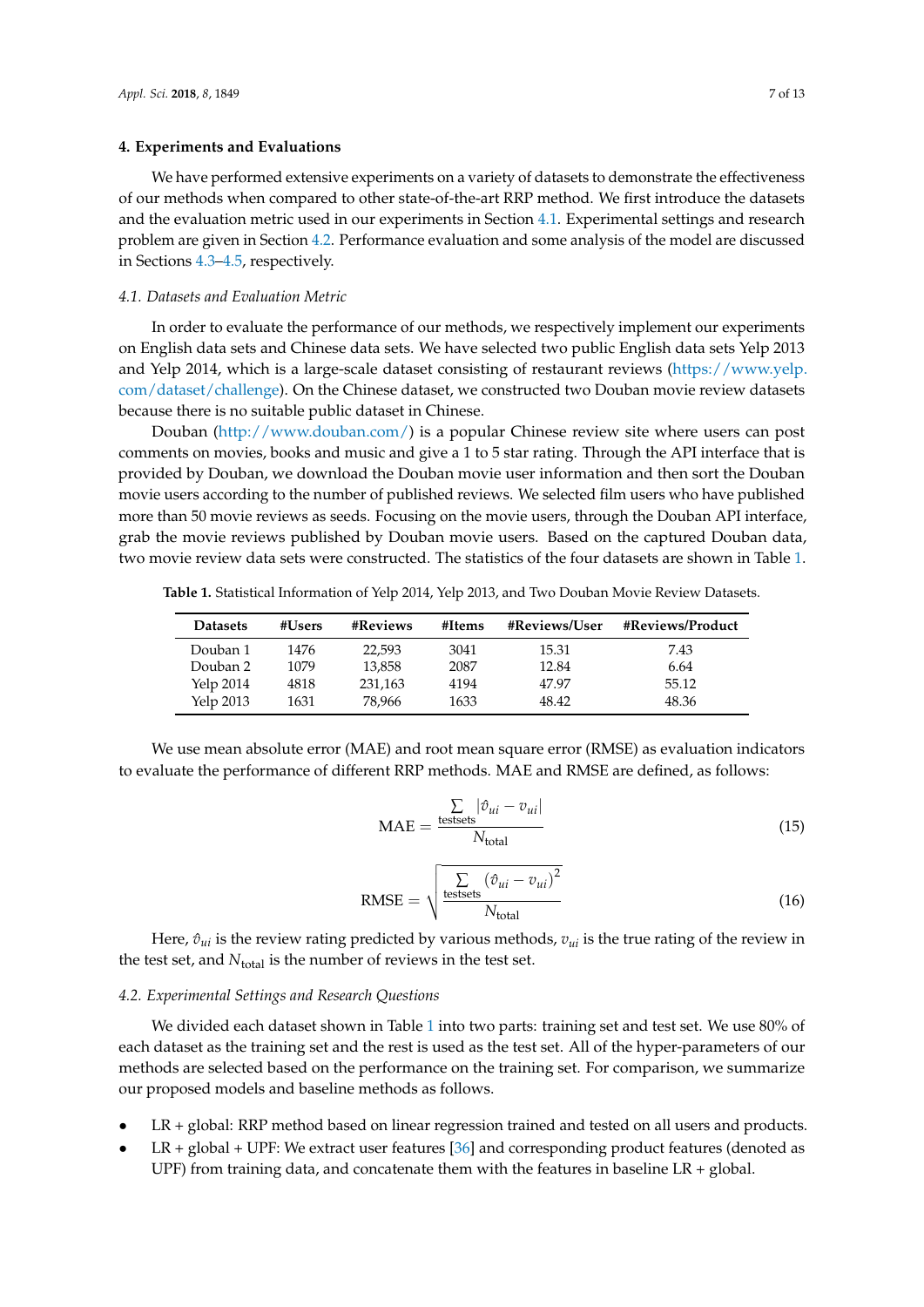- $LR + individual + product: RRP$  method based on linear regression trained and tested on individual product.
- $LR +$  individual + user: RRP method based on linear regression trained and tested on individual user.
- KNN: RRP method based on k-nearest neighbor.
- MF: RRP method based on matrix factorization.
- RRP + UC: RRP method based on review content and user context.
- RRP + PC: RRP method based on review content and product context.
- RRP + UC + PC: RRP method based on user context and product context.

By combining the review content, user context and product context information, we propose a RRP method based on user context and product context. To analyze the performance of our method and the factors that affect the performance of our method, on the four datasets, we did three experiments to answer the following three questions:

- (1) Whether our method performance is better than the benchmark method.
- (2) The impact of the number of reviews per user and reviews for each product on our methods
- (3) The impact of user context and product context on our methods.

#### <span id="page-7-0"></span>*4.3. Performance Comparison of Different Methods*

To verify the performance of our method, we compared our method and six benchmark methods on four different datasets. The RRP results of nine different methods are shown in Table [2.](#page-7-1)

<span id="page-7-1"></span>**Table 2.** Mean absolute error (MAE) and root mean square error (RMSE) of Six Different Methods in Four Datasets.

| <b>Datasets</b>           |            | Douban1 Douban1 |            | Douban2 Douban2 Yelp2014 |            | Yelp2014    | Yelp2013   | Yelp2013    |
|---------------------------|------------|-----------------|------------|--------------------------|------------|-------------|------------|-------------|
| Metric                    | <b>MAE</b> | <b>RMSE</b>     | <b>MAE</b> | <b>RMSE</b>              | <b>MAE</b> | <b>RMSE</b> | <b>MAE</b> | <b>RMSE</b> |
| <b>KNN</b>                | 1.0659     | 1.4547          | 1.0626     | 1.4271                   | 0.7112     | 0.9993      | 0.6987     | 0.9856      |
| MF                        | 0.8341     | 1.0653          | 0.8056     | 1.0387                   | 0.5132     | 0.8146      | 0.4871     | 0.8042      |
| $LR + global$             | 0.8477     | 1.1008          | 0.8277     | 1.0741                   | 0.5686     | 0.8985      | 0.5623     | 0.8931      |
| $LR + global + UPF$       | 0.8365     | 1.0681          | 0.8154     | 1.0684                   | 0.5305     | 0.8606      | 0.5225     | 0.8334      |
| $LR + individual+product$ | 0.8431     | 1.0909          | 0.8231     | 1.0702                   | 0.5589     | 0.8884      | 0.5526     | 0.8736      |
| $LR + individual + use$   | 0.8370     | 1.0703          | 0.8124     | 1.0645                   | 0.5383     | 0.8682      | 0.5324     | 0.8533      |
| $RRP + PC$                | 0.8325     | 1.0542          | 0.8170     | 1.0513                   | 0.5252     | 0.8523      | 0.5062     | 0.8114      |
| $RRP + UC$                | 0.8216     | 1.0391          | 0.8081     | 1.0282                   | 0.5158     | 0.8326      | 0.4961     | 0.8024      |
| $RRP + RC + PC$           | 0.8111     | 0.9899          | 0.7803     | 0.9794                   | 0.4841     | 0.7946      | 0.4652     | 0.7441      |

On four different datasets, our approach reduced the MAE and RMSE of the RRP and achieved better performance than the six benchmark methods. Both the RMSE of global methods, such as LR + global and LR + global + UPF, and those of individual methods, such as LR + individual + user and LR + individual + product, are higher than our method. This is because the global methods fail to capture the individuality of each user and product, and the individual methods suffer from data sparseness. Our approach can outperform both the global and individual methods because our method can capture individuality of user and product, and at the same time, exploit the common knowledge shared by different users and products to handle data sparseness problem.

In addition, our approach performs better than the KNN and MF method. It indicates that our method is a more appropriate way to RRP than KNN and MF. For example, the RMSE of RRP + UC + PC is reduced by 5.71% ((1.0387 − 0.9794)/1.0387) when compared to MF, which is the best method in baselines in Douban2. The RMSE of RRP + UC + PC is reduced by  $7.47\%$  ((0.8042 – 0.7441)/0.8042) compared to MF, which is the best method in baselines in Yelp 2013.

The experimental results show that  $RRP + UC + PC$  can improve the performance of the RRP. This is because RRP is not only related to the review text content, but also related to user context and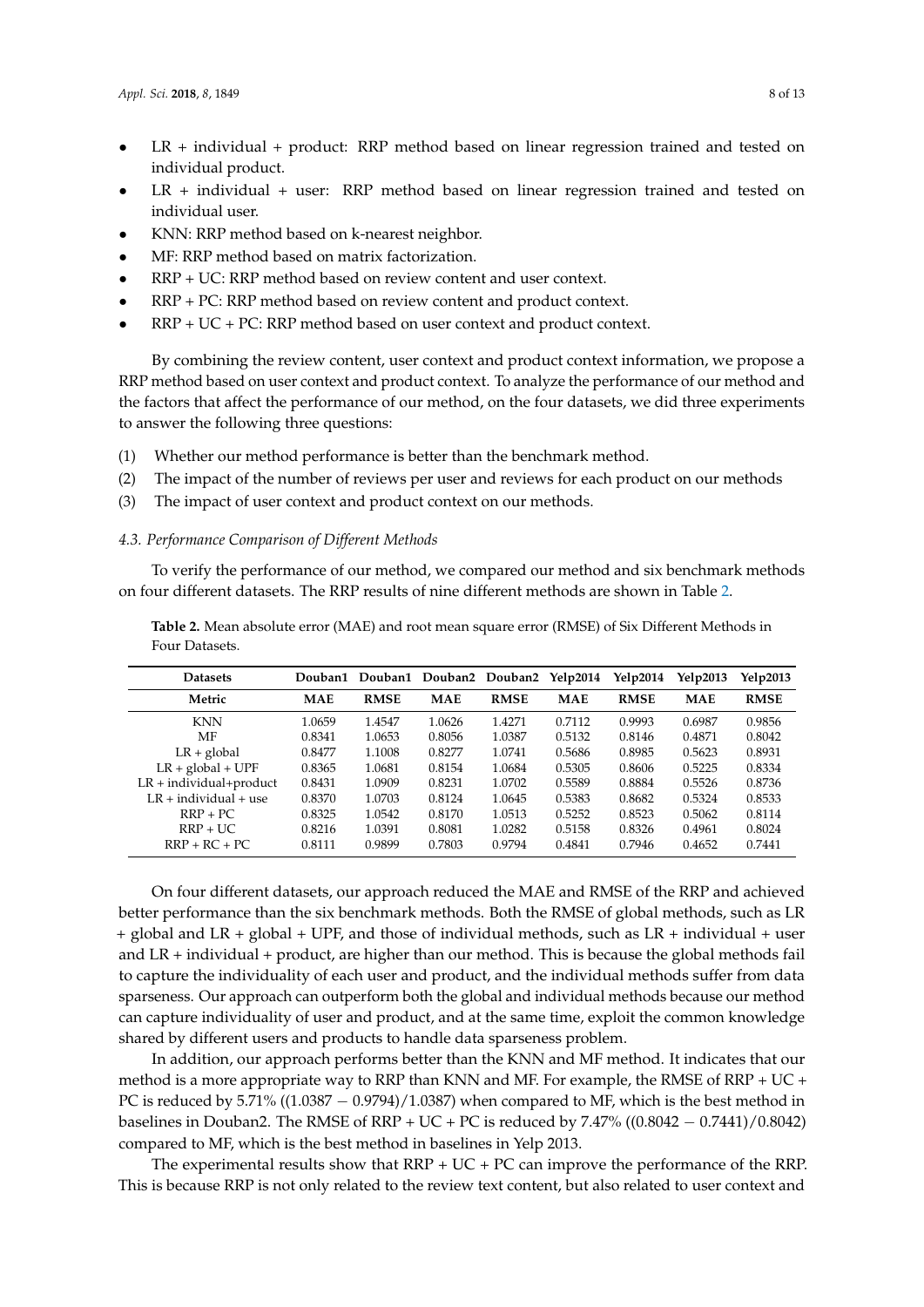product context. By combining the user context and product context information, the performance of product context. By combining the user context and product context information, the performance of the RRP is improved to some extent. the RRP is improved to some extent.

From Table 2, we can find a very interesting result. In douban1 and douban2 datasets, the From Table [2](#page-7-1), we can find a very interesting result. In douban1 and douban2 datasets, the MAE of RRP + UC + PC is only reduced by 4.32% ((0.8477 − 0.8111)/0.8477) and 5.73% ((0.8277 − 0.7803)/0.8277) as compared to LR. However, in yelp2014 and yelp2013 datasets, the MAE of RRP 0.7803)/0.8277) as compared to LR. However, in yelp2014 and yelp2013 datasets, the MAE of RRP + + UC + PC is reduced by 14.86% ((0.5686 − 0.4841)/0.5686) and 17.27% ((0.5623 − 0.4652)/0.5623) UC + PC is reduced by 14.86% ((0.5686 − 0.4841)/0.5686) and 17.27% ((0.5623 − 0.4652)/0.5623) compared to LR. This is because the number of reviews per user and reviews for each product in yelp compared to LR. This is because the number of reviews per user and reviews for each product in datasets are much larger than the number of reviews per user and reviews for each product in the yelp datasets are much larger than the number of reviews per user and reviews for each product in the douban datasets. douban datasets.

# *4.4. The Impact of the Number of Reviews Per User and Reviews for Each Product on Our Methods 4.4. The Impact of the Number of Reviews Per User and Reviews for Each Product on Our Methods*

In order to further research the impact of the number of reviews per user and reviews for each In order to further research the impact of the number of reviews per user and reviews for each product on our methods. We hope to answer two questions through experiments. First, increasing the product on our methods. We hope to answer two questions through experiments. First, increasing number of reviews per user can benefit each user's personalized RRP. Second, increasing the number of reviews per product can benefit the personalized RRP for each product.

To study the impact of number of reviews per user on our proposed approach, in the experiment, To study the impact of number of reviews per user on our proposed approach, in the we selected P% reviews for each user to train  $\text{RRP} + \text{UC}$ . The value of P varies from 10 to 100 at intervals of 10. The experimental results o[n](#page-8-0) the yelp2013 datasets are shown in Figure 1. The results of the RRP + LR + individual + user and RRP + LR + global methods are also sho[w](#page-8-0)n in Figure 1 as a baseline method for comparison.

<span id="page-8-0"></span>

**Figure 1.** Impacts of Number of Reviews Per User on MAE of Our Methods in Yelp2013 Datasets. **Figure 1.** Impacts of Number of Reviews Per User on MAE of Our Methods in Yelp2013 Datasets.

From Figure 1, we can see that, as the number of reviews per user increases, the MAE of our From Figure [1,](#page-8-0) we can see that, as the number of reviews per user increases, the MAE of our proposed method and baseline methods are decreasing. This result is because as the number of proposed method and baseline methods are decreasing. This result is because as the number of reviews per user increases, more information is used in the training process of RRP, thus helping to learn a more accurate RRP method. In addition, the effects of our method proposed in this paper can be better than the LR + individual + user and LR + global methods in different training text sizes. This is because the  $\text{LR}$  + global approach does not capture the personalized sentiment expression of each user, while the  $\text{LR}$  + individual + user approach faces the challenge of data sparsity. In addition, the performance of our proposed method becomes more apparent than the LR + individual method when the number of training texts per user is reduced.

However, compared with the  $LR +$  global method, our method fluctuates more with the change of the number of reviews per user. Our method is more sensitive to the training data than, and not as stable as, the  $LR +$  global method.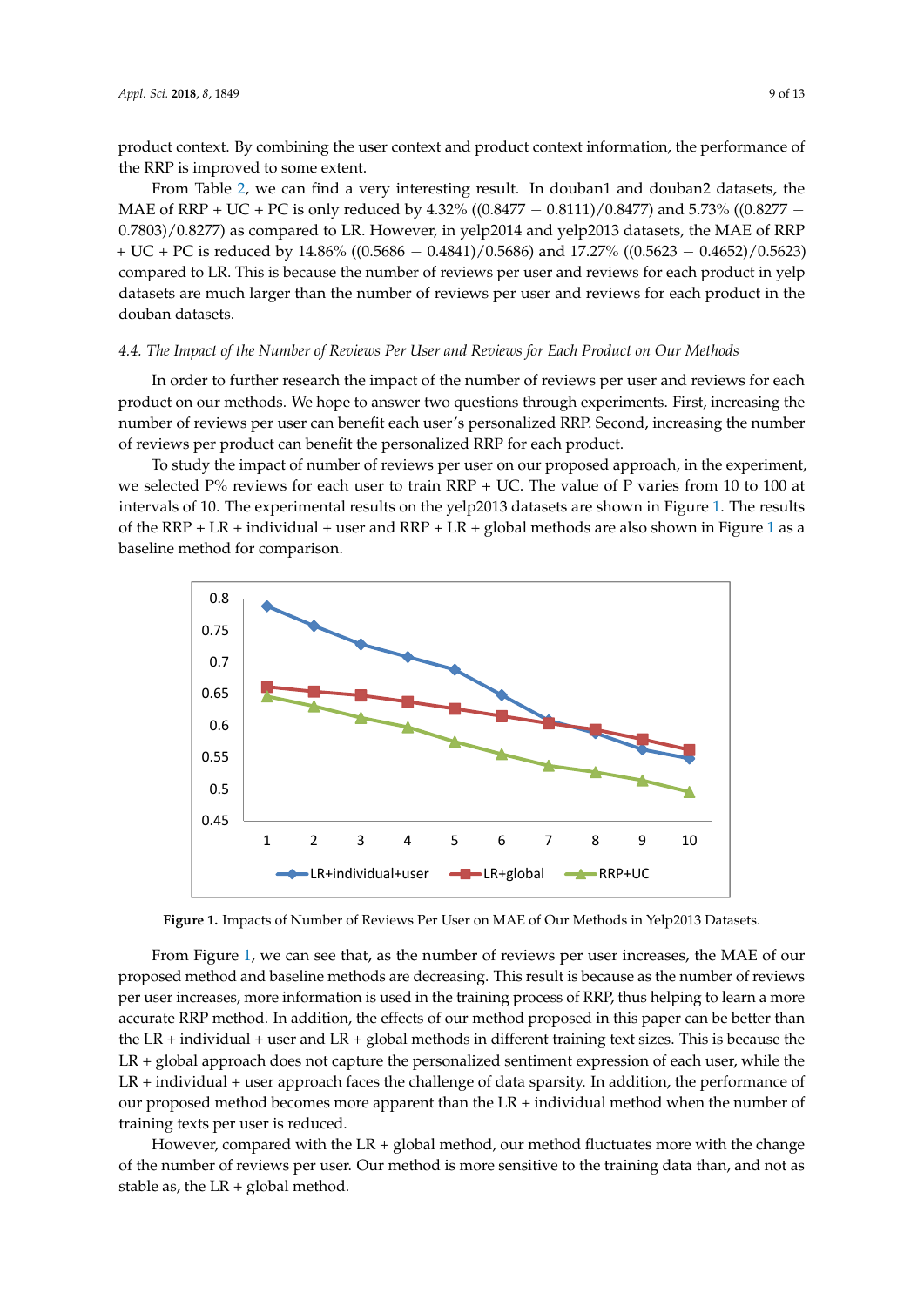To study the impact of reviews for each product on our proposed approach, in the experiment, we selected P% reviews for each product to train RRP + PC. The value of P varies from 10 to 100 at intervals of 10. The experimental results on the yelp2013 datasets are shown in Figure 2. The results Intervals of the LR + individual + product and LR + global methods are also shown in Figure 2 as a baseline method for comparison. From Figur[e 2](#page-8-0), we can get a conclusion similar to Figure 1. e LR + individual + product and LR + global methods are also shown in Figure 2 as a base and the impact of reviews for each

<span id="page-9-1"></span>

Fi<mark>gure 2.</mark> Impacts of Number of Reviews Per User on MAE of Our Methods in Yelp2013 Datasets.

#### <span id="page-9-0"></span>*4.5. The Impact of User Context and Product Context on Our Methods 4.5. The Impact of User Context and Product Context on Our Methods 4.5. The Impact of User Context and Product Context on Our Methods*

<span id="page-9-2"></span>To evaluate the impact of user context and product context on RRP, we separately remove user To evaluate the impact of user context and product context on RRP, we separately remove user context and product context from RRP + UC + PC and conducted comparative experiments on four datasets. The experimental results of the four datasets are shown in Figures [3](#page-9-2) and [4,](#page-10-1) respectively. context and product context from RRP + UC + PC and conducted comparative experiments on four



Figure 3. Impacts of User Context and Product Context on MAE of Our Methods in the Four Datasets.

From Figure [3,](#page-9-2) we can find the MAE of  $RRP + UC + PC$  is greatly improved when the user context information is removed compared to the removal of the product context. For example, when the user context information is removed, the MAE of  $RRP + UC + PC$  is increased by 4.49% ((0.8170) − 0.7803)/0.8170) in the douban2 datasets. However, when the product context information is removed, the MAE of RRP + UC + PC is only increased by  $3.44\%$  ((0.8081 – 0.7803)/0.8081) in the douban2 datasets.

From Figure [4,](#page-10-1) we can get the same result. We find the RMSE of RRP +  $UC$  +  $PC$  is greatly improved when the user context information is removed as compared to the removal of the product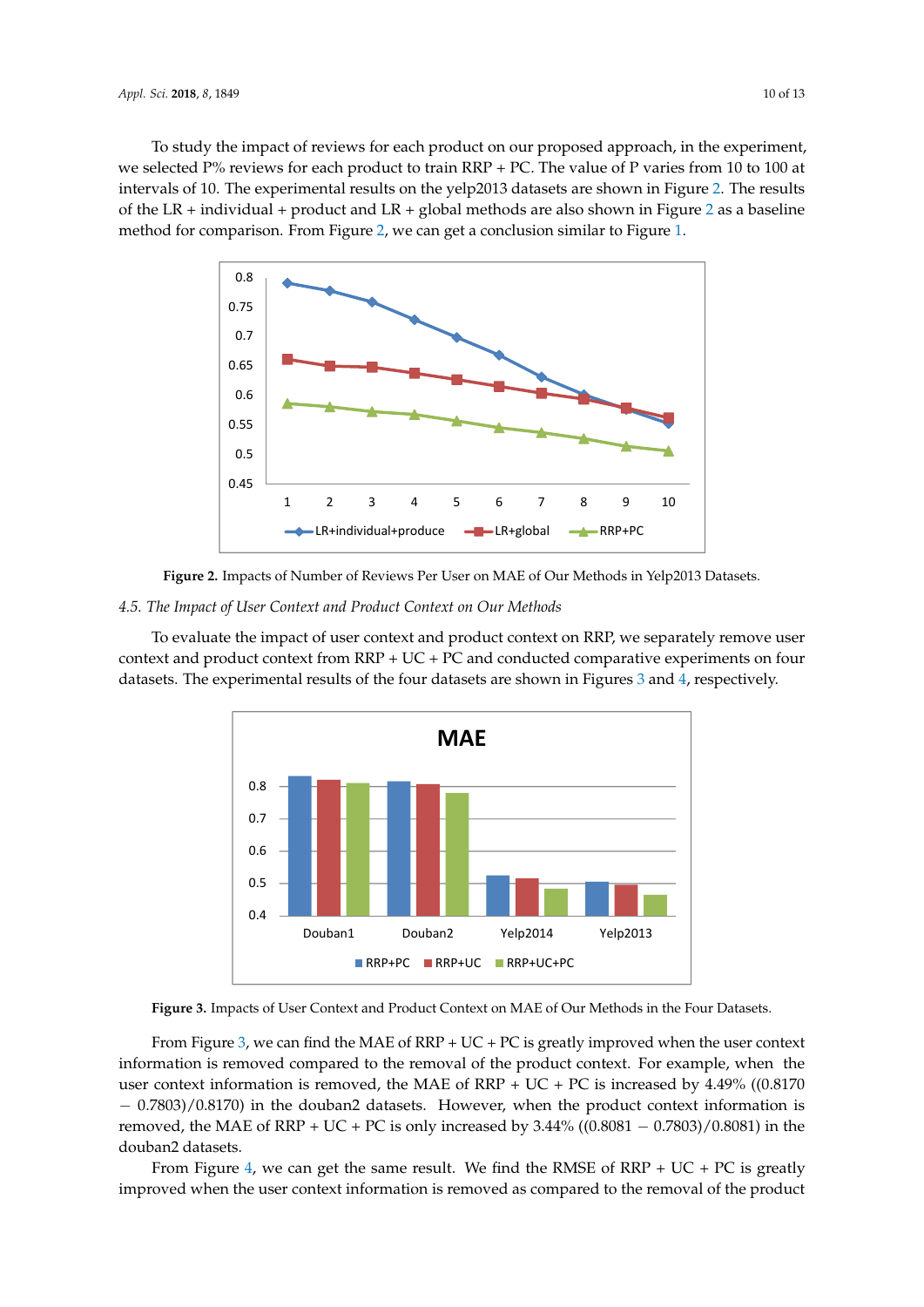context. For example, when the user context information is removed, the MAE of  $\text{RRP} + \text{UC} + \text{PC}$  is increased by  $8.29\%$  ((0.8114  $-$  0.7441)/0.8114) in the yelp 2013 datasets. However, when the product context information is removed, the MAE of RRP + UC + PC is only increased by 7.27% ((0.8024  $-$ 0.7441)/0.8024) in yelp2013 datasets. 0.7441)/0.8024) in yelp2013 datasets.  $\frac{1}{100}$   $\frac{1}{100}$   $\frac{1}{100}$   $\frac{1}{100}$   $\frac{1}{100}$   $\frac{1}{100}$   $\frac{1}{100}$   $\frac{1}{100}$   $\frac{1}{100}$   $\frac{1}{100}$   $\frac{1}{100}$   $\frac{1}{100}$   $\frac{1}{100}$   $\frac{1}{100}$   $\frac{1}{100}$   $\frac{1}{100}$   $\frac{1}{100}$   $\frac{1}{100}$   $\frac{1$ 

<span id="page-10-1"></span>

**Figure 4.** Impacts of User Context and Product Context on RMSE of Our Methods in the Four **Figure 4.** Impacts of User Context and Product Context on RMSE of Our Methods in the Four Datasets.

product contexts in RRP. This is because the user context information contains not only user-special than product contexts in RRP. This is because the user context information contains not only words, but also user's personal sentiment bias.  $\mathbf{u}$ The experimental results on four different datasets show that user contexts are more effective than

## <span id="page-10-0"></span>**5. Conclusions**

In this paper, we present a new rate method that is based on the user context and product context. More specifically, in order to solve problem of existing RRP methods based on review context. More specifically, in order to solve problem of existing RRP methods based on review content, considering the user personalized information and product context information, which are content, considering the user personalized information and product context information, which are useful to predict rating of review, we propose a RRP method based user context and product useful to predict rating of review, we propose a RRP method based user context and product context. Experimental results on four datasets show that our proposed methods have more performance than the state-of-the-art baselines in RRP. In this paper, we present a new RRP method that is based on the user context and product

Existing review rating prediction methods only use a single model to capture the sentiment of Existing review rating prediction methods only use a single model to capture the sentiment of review texts. Our method respectively considers affection of user and product on reviews content in capturing the sentiment of review texts. However, our method does not regarding common affection capturing the sentiment of review texts. However, our method does not regarding common affection of user and product on review texts in capturing the sentiment of review texts. Regardless of existing of user and product on review texts in capturing the sentiment of review texts. Regardless of existing methods of the review content in the region in the result in the future in RRP. In the future, is of the future, in  $\mathcal{L}$ methods or our method, only the review content information is modelled in RRP. In the future, in order to address these issues, we will firstly model together affection of user context and product context on reviews texts, incorporating the user-product-specific model into our method to further improve the performance of RRP. At the same time, we will use user and product context information as the attention mechanism of the neural network model to adjust the weighting coefficient of the global model, user-specific model, product-specific model, and user-product-specific model in our proposed future method.

**Author Contributions:** Conceptualization, B.W.; Data curation, Y.H.; Formal analysis, B.W.; Investigation, B.W.; Methodology, B.W.; Project administration, Y.H.; Supervision, X.L.; Writing—original draft, B.W.; Writing—review & editing, X.L.

**Funding:** This research was funded by Foundation of He'nan Educational Committee (19A520032) and Ph.D. Start-up Foundation of Pingdingshan University (PXY-BSQD-2018007) and National Natural Science Foundation of China (U1536201, U1405254, and 61271392).

**Acknowledgments:** Thanks to Zhigang Yuan for valuable discussions on the research and the manuscript.

**Conflicts of Interest:** The authors declare no conflict of interest.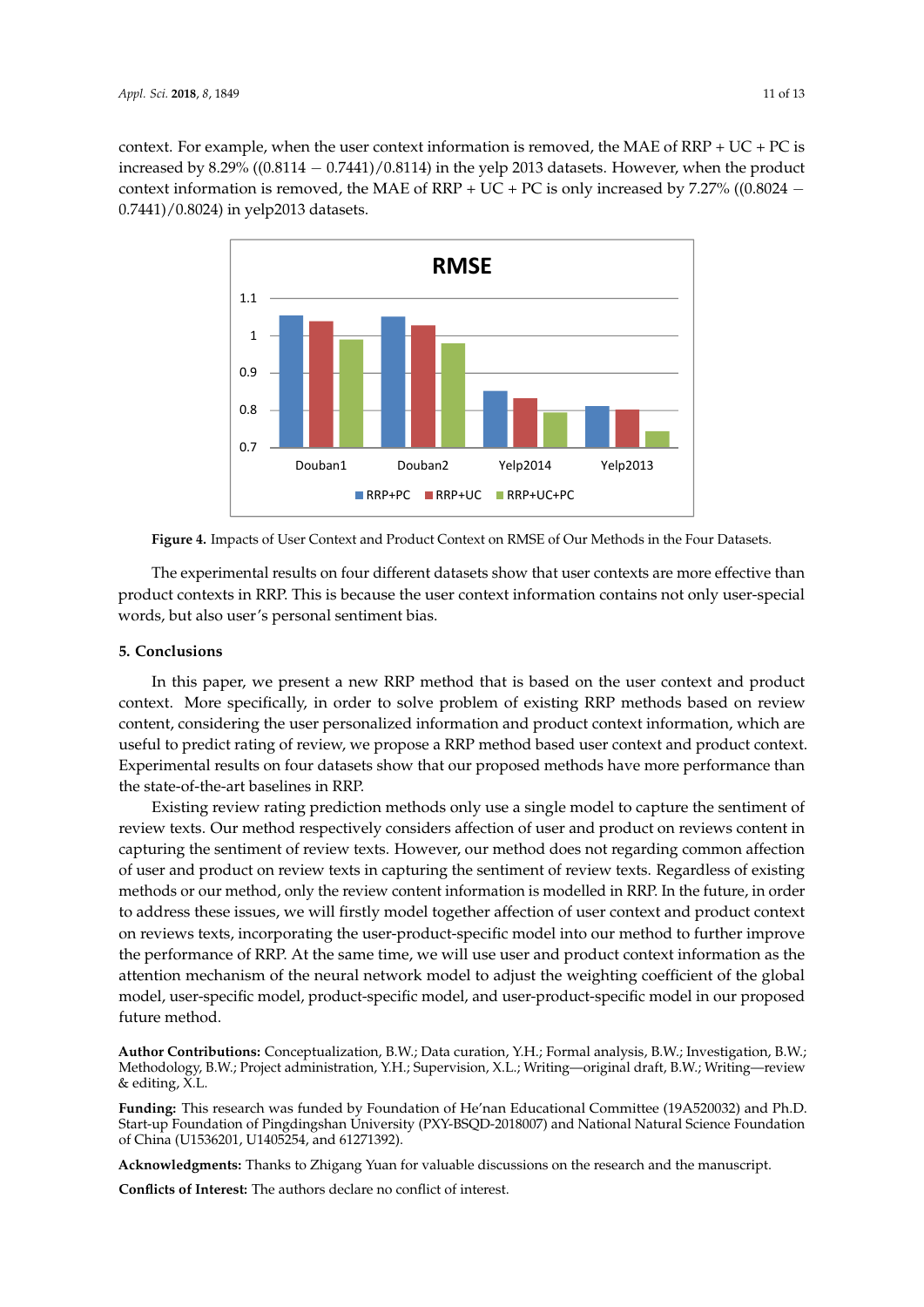# **References**

- <span id="page-11-0"></span>1. Pang, B.; Lee, L. Opinion mining and sentiment analysis. *Found. Trends Inf. Retr.* **2008**, *2*, 1–135. [\[CrossRef\]](http://dx.doi.org/10.1561/1500000011)
- <span id="page-11-1"></span>2. Liu, B. Sentiment analysis and opinion mining. *Synth. Lect. Hum. Lang. Technol.* **2012**, *5*, 1–167. [\[CrossRef\]](http://dx.doi.org/10.2200/S00416ED1V01Y201204HLT016)
- <span id="page-11-2"></span>3. Khan, F.H.; Qamar, U.; Bashir, S. A semi-supervised approach to sentiment analysis using revised sentiment strength based on Senti Word Net. *Knowl. Inf. Syst.* **2017**, *51*, 851–872. [\[CrossRef\]](http://dx.doi.org/10.1007/s10115-016-0993-1)
- 4. Khan, F.H.; Qamar, U.; Bashir, S. e SAP: A decision support framework for enhanced sentiment analysis and polarity classification. *Inf. Sci.* **2016**, *367*, 862–873. [\[CrossRef\]](http://dx.doi.org/10.1016/j.ins.2016.07.028)
- 5. Khan, F.H.; Qamar, U.; Bashir, S. Multi-objective model selection (MOMS)-based semi-supervised framework for sentiment analysis. *Cogn. Comput.* **2016**, *8*, 614–628. [\[CrossRef\]](http://dx.doi.org/10.1007/s12559-016-9386-8)
- 6. Khan, F.H.; Qamar, U.; Bashir, S. SWIMS: Semi-supervised subjective feature weighting and intelligent model selection for sentiment analysis. *Knowl. Based Syst.* **2016**, *100*, 97–111. [\[CrossRef\]](http://dx.doi.org/10.1016/j.knosys.2016.02.011)
- <span id="page-11-3"></span>7. Mishra, S.; Diesner, J.; Byrne, J.; Surbeck, E. Sentiment analysis with incremental human-in-the-loop learning and lexical resource customization. In Proceedings of the 26th ACM Conference on Hypertext & Social Media, Guzelyurt, Cyprus, 1–4 September 2015; pp. 323–325.
- <span id="page-11-4"></span>8. Horrigan, J. *Online Shopping*; Pew Internet and American Life Project Report; Pew Research Center: Washington, DC, USA, 2008.
- <span id="page-11-5"></span>9. Wu, Y.; Ester, M. FLAME: A probabilistic model combining aspect based opinion mining and collaborative filtering. In Proceedings of the Eighth ACM International Conference on Web Search and Data Mining, Shanghai, China, 2–6 February 2015; pp. 199–208.
- <span id="page-11-7"></span>10. Qu, L.; Ifrim, G.; Weikum, G. The bag-of-opinions method for review rating prediction from sparse text patterns. In Proceedings of the 23rd International Conference on Computational Linguistics, Beijing, China, 23–27 August 2010; pp. 913–921.
- 11. Zheng, L.; Zhu, F.; Mohammed, A. Attribute and Global Boosting: A Rating Prediction Method in Context-Aware Recommendation. *Comput. J.* **2018**, *60*, 957–968. [\[CrossRef\]](http://dx.doi.org/10.1093/comjnl/bxw016)
- 12. Ganu, G.; Elhadad, N.; Marian, A. Beyond the Stars: Improving Rating Predictions using Review Text Content. In Proceedings of the International Workshop on the Web and Databases, WEBDB 2009, Providence, RI, USA, 28 June 2009.
- <span id="page-11-6"></span>13. Zheng, L.; Noroozi, V.; Yu, P.S. Joint Deep Modeling of Users and Items Using Reviews for Recommendation. In Proceedings of the Tenth ACM International Conference on Web Search and Data Mining, Cambridge, UK, 6–10 February 2017; pp. 425–434.
- <span id="page-11-8"></span>14. Wang, H.; Lu, Y.; Zhai, C. Latent aspect rating analysis on review text data: A rating regression approach. In Proceedings of the 16th ACM SIGKDD International Conference on Knowledge Discovery and Data Mining, Washington, DC, USA, 25–28 July 2010; pp. 783–792.
- <span id="page-11-10"></span>15. Tang, D.; Qin, B.; Liu, T. Learning Semantic Representations of Users and Products for Document Level Sentiment Classification. In Proceedings of the 53rd Annual Meeting of the Association for Computational Linguistics and the 7th International Joint Conference on Natural Language Processing, Beijing, China, 26–31 July 2015; pp. 1014–1023.
- <span id="page-11-11"></span>16. Wu, F.; Huang, Y. Personalized Microblog Sentiment Classification via Multi-Task Learning. In Proceedings of the Thirtieth AAAI Conference on Artificial Intelligence (AAAI'16), Phoenix, AZ, USA, 12–17 February 2016; pp. 3059–3065.
- <span id="page-11-9"></span>17. Tang, D.; Qin, B.; Yang, Y.; Liu, T. User Modeling with Neural Network for Review Rating Prediction. In Proceedings of the Twenty-Fourth International Joint Conference on Artificial Intelligence (IJCAI 2015), Buenos Aires, Argentina, 25–31 July 2015; pp. 1340–1346.
- <span id="page-11-12"></span>18. Pang, B.; Lee, L. Seeing stars: Exploiting class relationships for sentiment categorization with respect to rating scales. In Proceedings of the 43rd Annual Meeting on Association for Computational Linguistics, Ann Arbor, MI, USA, 25–30 June 2005; pp. 115–124.
- <span id="page-11-14"></span>19. Li, F.; Liu, N.; Jin, H.; Zhao, K.; Yang, Q.; Zhu, X. Incorporating reviewer and product information for review rating prediction. In Proceedings of the Twenty-Second International Joint Conference on Artificial Intelligence, Barcelona, Spain, 16–22 July 2011; pp. 1820–1825.
- <span id="page-11-13"></span>20. Liu, J.; Seneff, S. Review sentiment scoring via a parse-and-paraphrase paradigm. In Proceedings of the 2009 Conference on Empirical Methods in Natural Language Processing: Volume 1, Singapore, 6–7 August 2009; pp. 161–169.